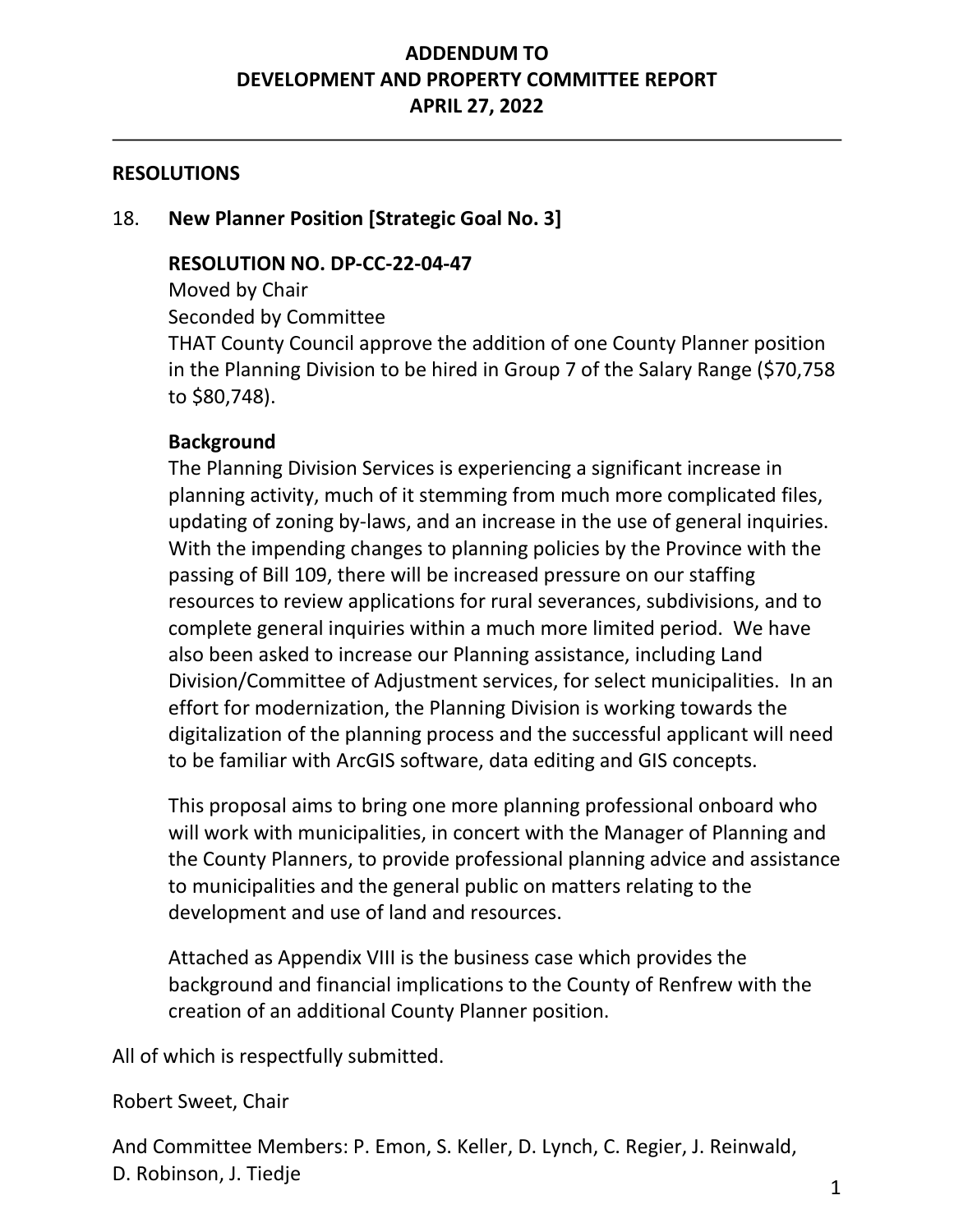Appendix VIII



# **BUSINESS CASE - STAFFING REPORT**

**Date: April 27, 2022**

|                                         | <b>Department: Development and Property</b> |
|-----------------------------------------|---------------------------------------------|
| <b>Report Prepared by: Craig Kelley</b> |                                             |

| <b>PROPOSAL</b>                                                      | To hire an additional County Planner - increase in planning staff capacity                                                                                                                                                                                                                                                                                                                                                                                                                                                                                                                                                                                                                                                                                                                                                                                                                                                                                                                                                                                                                                                                                                                                                                                                                                                                                                                                                                                                                                                                                                                                                                                                                                                               |  |
|----------------------------------------------------------------------|------------------------------------------------------------------------------------------------------------------------------------------------------------------------------------------------------------------------------------------------------------------------------------------------------------------------------------------------------------------------------------------------------------------------------------------------------------------------------------------------------------------------------------------------------------------------------------------------------------------------------------------------------------------------------------------------------------------------------------------------------------------------------------------------------------------------------------------------------------------------------------------------------------------------------------------------------------------------------------------------------------------------------------------------------------------------------------------------------------------------------------------------------------------------------------------------------------------------------------------------------------------------------------------------------------------------------------------------------------------------------------------------------------------------------------------------------------------------------------------------------------------------------------------------------------------------------------------------------------------------------------------------------------------------------------------------------------------------------------------|--|
| <b>POSITIONS</b><br><b>Union</b><br>$\mathsf{X}$<br><b>Non-Union</b> | <b>County Planner</b>                                                                                                                                                                                                                                                                                                                                                                                                                                                                                                                                                                                                                                                                                                                                                                                                                                                                                                                                                                                                                                                                                                                                                                                                                                                                                                                                                                                                                                                                                                                                                                                                                                                                                                                    |  |
| <b>SUMMARY</b><br><b>Background</b><br><b>Discussion</b>             | The Planning Division Services is experiencing a significant increase in planning activity, much of it stemming<br>from much more complicated files, updating of zoning by-laws, and an increase in the use of general inquiries.<br>With the impending changes to planning policies by the Province with the passing of Bill 109, there will be<br>increased pressure on our staffing resources to review applications for rural severances, subdivisions, and to<br>complete general inquiries within a much more limited period. We have also been asked to increase our<br>Planning assistance, including Land Division/Committee of Adjustment services, for select municipalities. In an<br>effort for modernization, the planning division is working towards the digitalization of the planning process<br>and the successful applicant will need to be familiar with ArcGIS software, data editing and GIS concepts.<br>This proposal aims to bring one more planning professional onboard who will work with municipalities, in<br>concert with the Manager of Planning and the County Planners, to:<br>Provides professional planning advice and assistance to municipalities on matters relating to the<br>development and use of land and resources.<br>Assists members of the general public and other professionals with professional planning advice on<br>inquiries related to land use planning matters and development proposals.<br>Prepares official plans, zoning by-laws, and amendments thereto, and other land use studies, as<br>required.<br>Educates, informs and updates politicians, municipal staff, members of the public and other interested<br>parties on planning legislation and provincial policy. |  |